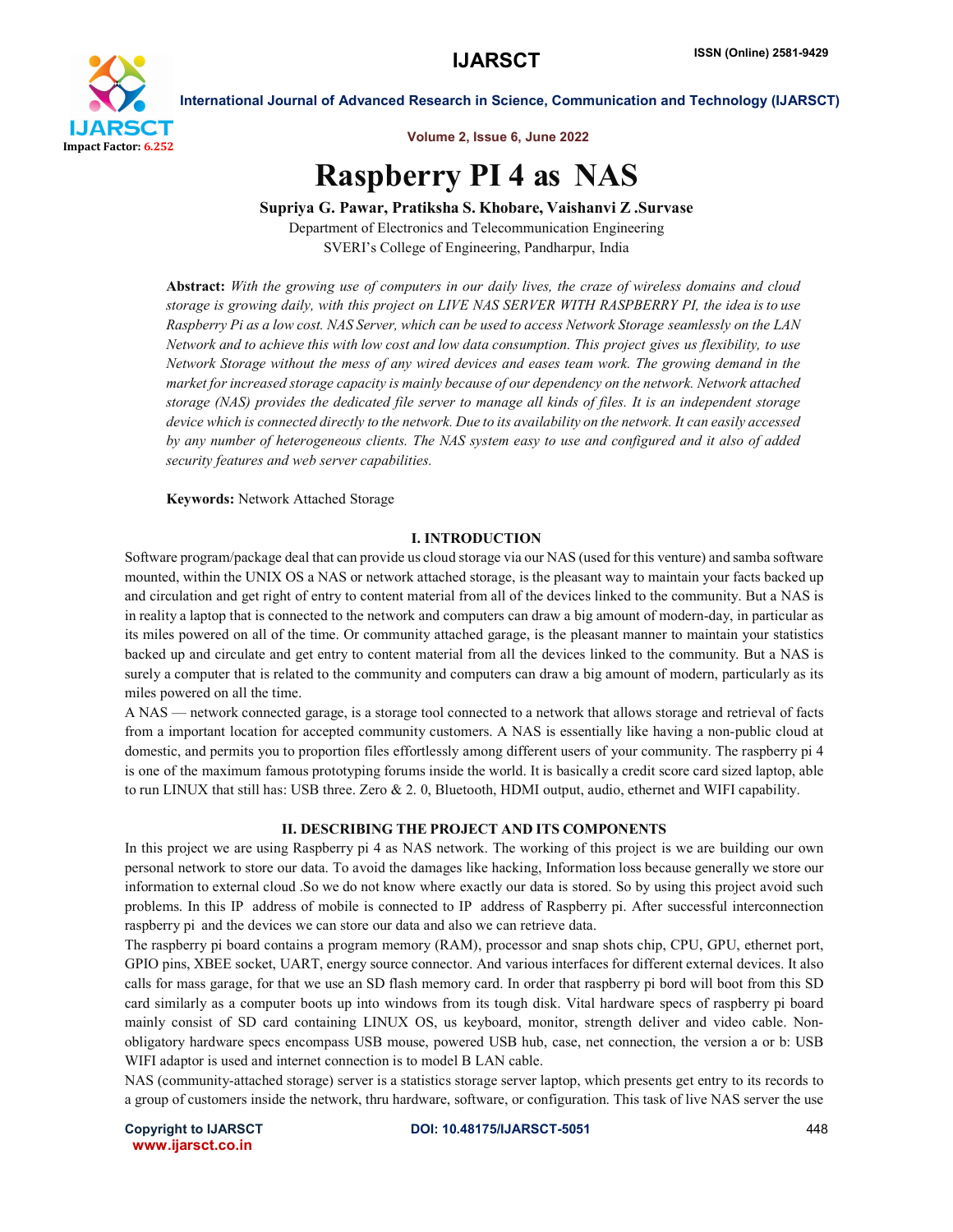

International Journal of Advanced Research in Science, Communication and Technology (IJARSCT)

### Volume 2, Issue 6, June 2022

of raspberry pi, acts as a server for cloud records storage the raspberry pi board accommodates a software reminiscence (RAM), processor and portraits chip, CPU.

# III. DESCRIBING ABOUT THE NETWORK ATTACHED STORAGE (NAS)

Network-connected garage (NAS) lets in you to keep documents out of your laptop and cellular gadgets to outside tough drives thru your own home or workplace wi-fi network. Using Raspberry Pi, you may join your present garage gadgets — consisting of outside transportable tough drives and USB flash drives — to create steady backups of all of your critical documents, handy from everywhere withinside the world.



Network-connected garage (NAS) is devoted record garage that permits more than one customer and heterogeneous patron gadgets to retrieve records from centralized disk capacity. Users on a neighborhood vicinity network (LAN) get right of entry to the shared garbage through a preferred Ethernet connection.

# IV. HOW TO SET UP RASPBERRY PI AS NAS?

If you've got the specified hardware to your personal NAS server, you may dedicate yourself to putting in and putting in place the software program required to function it.

Step 1: download and install Open Media Vault

Like with Raspbian or other Raspberry Pi versions, you need an external computer to download and install Open Media Vault. On this page, you can access the official Source Forge directory for the open source software, which contains the corresponding image file for the Raspberry Pi models 2 and 3. Download the file, which is just over 300 megabytes in size, and write it into a microSD card using imaging software like Etcher.

Step 2: start the Raspberry Pi NAS and change the keyboard layout

In most cases, it is necessary to connect the monitor and keyboard to the Raspberry Pi to proceed further. Once you have done this, start the boot and installation process using the microSD card, until you can log into the NAS program through the shell for the first time.

Step 3: Change password and show IP address

After switching to the perfect keyboard language, it's time to assign a brand new root password for shell get right of entry to on your Raspberry Pi NAS to save you unauthorized customers from logging in the use of the acquainted default password.

Step 4: Logging onto the internet interface

After you've got laid the muse for the use of the Raspberry Pi as NAS server withinside the preceding steps, you could now go online to the internet the front stop wherein the real configuration takes place. To do this, you turn from the Raspberry Pi to every other laptop this is handiest at the equal community and need to have a popular Internet browser. Start the browser and input the IP cope with that your router has assigned to the Raspberry Pi NAS into the cope with line. There is likewise a predefined default login for the NAS distribution.

www.ijarsct.co.in

Copyright to IJARSCT **DOI: 10.48175/IJARSCT-5051** 449